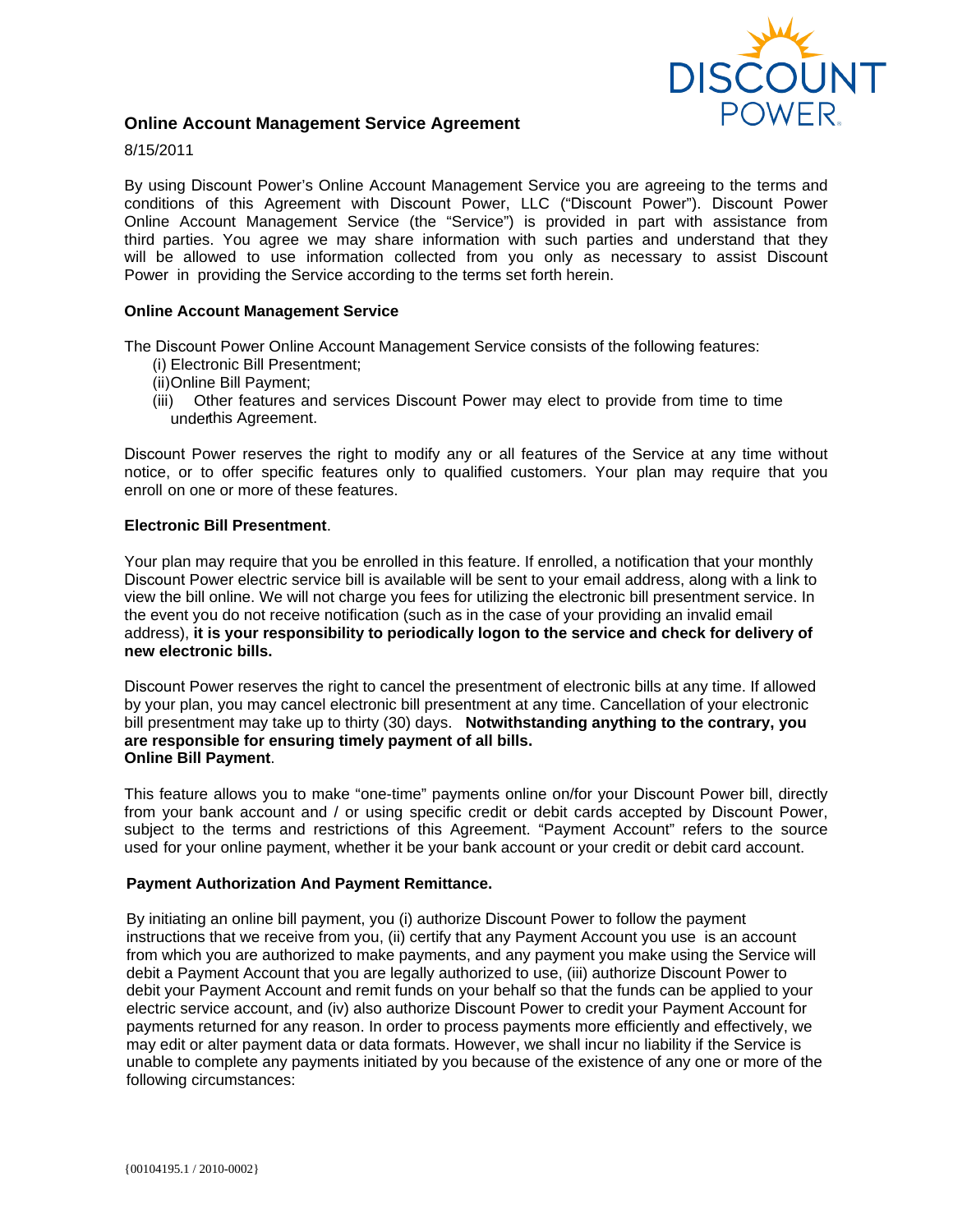

- 1. If your Payment Account does not contain sufficient funds to complete the transaction or the transaction would exceed the credit limit of your Payment Account;
- 2. The payment processing center used by the Service is not working properly and you know or have been advised about the malfunction before you execute the transaction;
- 3. You have not provided Discount Power with the correct Payment Account information; and/ or,
- 4. Circumstances beyond our control (such as, but not limited to, fire, flood, or interference from an outside force) prevent the proper execution of the transaction.

Provided none of the foregoing exceptions are applicable, if the Service causes an incorrect amount of funds to be debited from your Payment Account, Pennywise Power shall be responsible for returning the improperly debited funds to your Payment Account, and, if applicable, for any late payment related charges..

#### **Payment Scheduling from Your Bank Account.**

For payments made from a bank account, you may choose the date that you want us to initiate your bill payment (the "Payment Date"). Payment Dates must be prior to any late payment date or expiration of any grace period. You will be responsible for any fees or charges resulting from scheduling payments to be received after your due date.

#### **Payment Cancellation Requests.**

You may cancel or edit any bank payment that has been scheduled but has not yet begun processing (a "Scheduled Payment"). There is no charge from Discount Power for canceling a Scheduled Payment. Once the Service has begun processing a payment it cannot be cancelled or edited, therefore a stop payment request must be submitted by you to your financial institution. You are responsible for any charges by your financial institution for the cancellation request.

# **Failed Or Returned Transactions.**

In using the online bill payment feature of the Service, you are requesting Discount Power to make payments for you from your Payment Account. If we are unable to complete the transaction for any reason associated with your Payment Account (for example, there are insufficient funds in your Payment Account to cover the transaction or your credit limit would be exceeded), the transaction will not be completed. In some instances, you will receive a return notice from us. In such case, you agree that:

- 1. You will reimburse Discount Power immediately upon demand the transaction amount that has been returned to Discount Power;
- 2. You will be responsible for any fees or charges due under your electricity Terms of Service;
- 3. You will reimburse Discount Power for any fees imposed by your financial institution as a result of the return;
- 4. You will reimburse Discount Power for any fees it incurs in attempting to collect the amount of the returned transaction from you; and,
- 5. Discount Power is authorized to report the facts concerning the returned transaction to a credit reporting agency.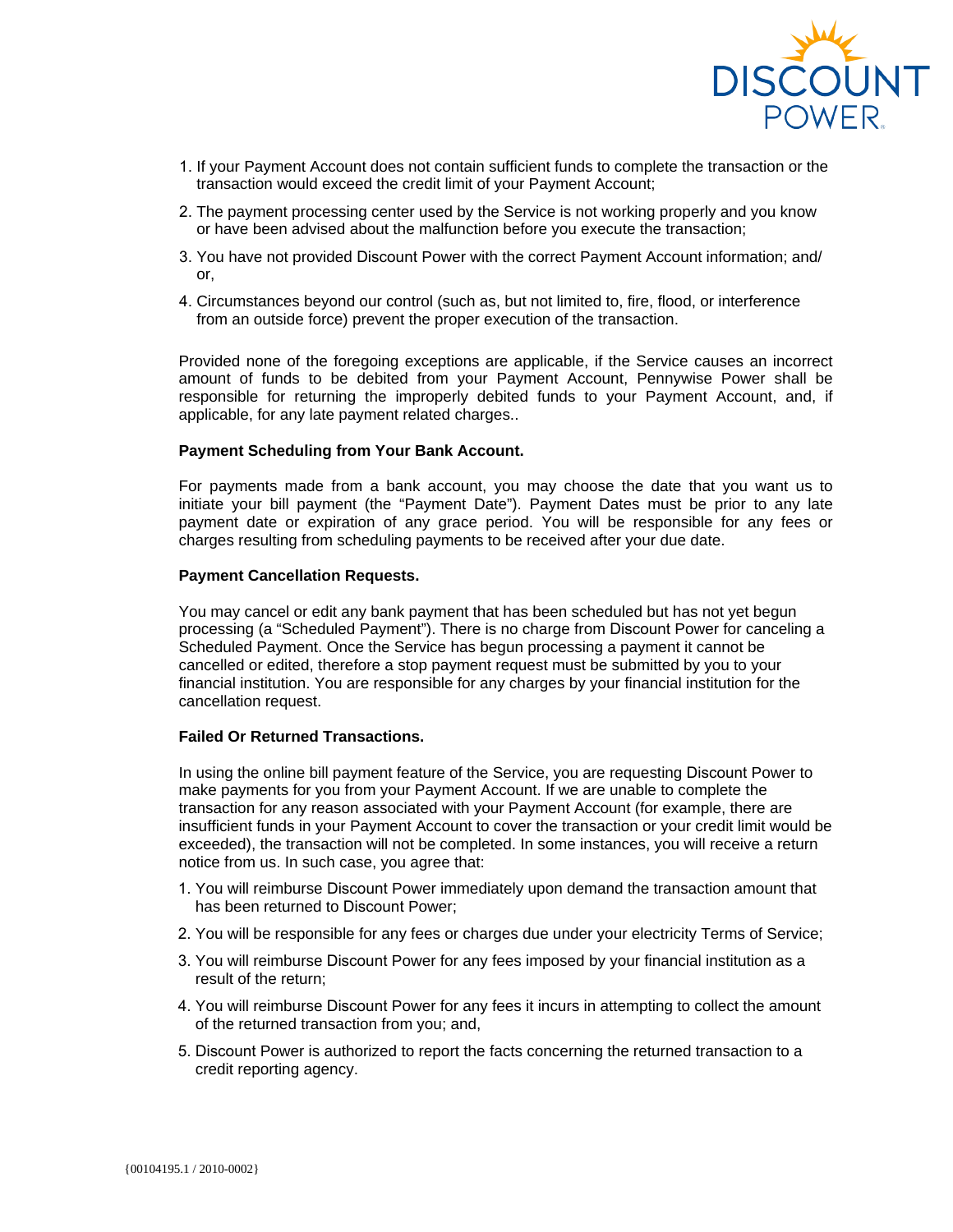

## **Password Policy.**

Use of the Service requires both log-in information and a password. During the registration process for the Service, you must choose a unique sign-on username ("Username") and password ("Password"). Anyone with knowledge of both a User's User I.D. and Password can gain access to the Service and

the information that is available regarding your account. Accordingly, you must keep your Password secret. By agreeing to the terms and conditions of this Agreement, you agree to be solely responsible for the confidentiality and use of your Password, as well as for any communications entered on or funds transfers authorized through this Service using your Password.

As a condition of use, you must tell us at once if you believe your Password has been lost or stolen or that someone has transferred or may transfer money from your account without your permission. You may contact us at:

Email: service@discountpowertx.com Phone: 1-877-455-4674

Pennywise Power reserves the right to reset any Passwords.

## **Address Or Banking Changes.**

It is your sole responsibility to ensure that the contact information in your user profile is current and accurate. This includes, but is not limited to, name, address, phone number and email address. Changes can be made either within the application or by contacting Customer Service. Any changes in your Payment Account information should also be made in accordance with the procedures outlined within the application. All changes made are effective immediately for scheduled and future payments paid from the updated Payment Account information. Discount Power is not responsible for any payment processing errors or fees incurred if you do not provide accurate Payment Account or contact information.

## **Service Termination, Cancellation, Or Suspension.**

Any payment(s) already processed before the requested cancellation date will be completed by the Service. Cancellation of the Service does not affect recurring payments. Discount Power may terminate or suspend the Service to you at any time. Neither termination nor suspension shall affect your liability or obligations under this Usage Agreement.

## **Third-Party Service Fees And Additional Charges.**

You are responsible for any and all telephone access fees and/or Internet service fees that may be assessed by your telephone and/or Internet service provider.

## **Confidentiality and Security on Internet.**

Discount Power is committed to keeping the data you provide us secure and will take reasonable precautions to protect your personal information from loss, misuse or alteration, including limiting access to such information within Discount Power to authorized individuals and destroying personal information that we decide not to retain in a manner designed to make it unreadable or undecipherable. For your protection, Discount Power reserves the right to view, monitor and record activity on the Service without notice or permission from you.

Consistent with our Privacy Statement, Discount Power will store and protect this information in the same manner we store and protect other personally identifying customer information. We may disclose information to third parties about your account or the transfers you make as discussed in our Privacy Statement, including: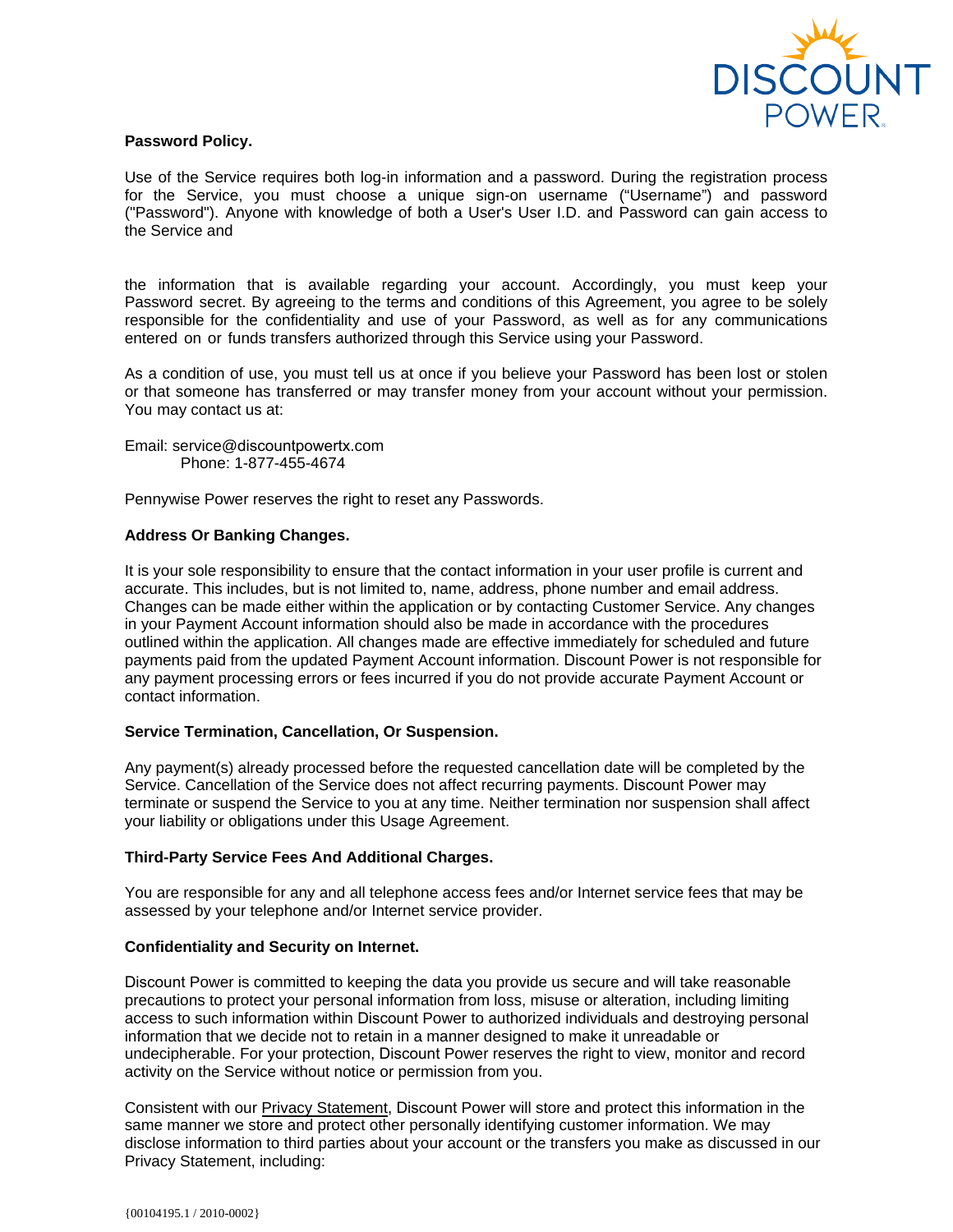

(i) Where it is necessary for completing transactions (for example, to a payment processing service), or (ii) In order to verify the existence and condition of your account for a third party, such as a credit bureau or (iii) To respond to information requests of governmental authorities or where required by law or regulation, or (iv) If you give us your written permission.

We also reserve the right to provide non-personally identifying information such as aggregate data to third parties. See our Privacy Statement for further details.

Agents, contractors, or partners of Discount Power who have access to your personal information in connection with providing services for Discount Power are required to keep the information confidential and are not permitted to use this information for any other purpose than to carry out the services they are performing for Discount Power.

Discount Power is not responsible for the actions of any third parties that may obtain any personal information. Users of this service may review and correct personal information about them maintained by Discount Power by selecting the Settings link within the Service.

Discount Power will not be responsible for any loss resulting from a cause over which it does not have direct control, including, but not limited to, failure of electronic or mechanical equipment or communication lines, telephone or other interconnect problems, computer viruses, unauthorized access, theft, operator errors, severe weather, earthquakes, or natural disasters, strikes or other labor problems, wars or governmental restrictions.

### **Alterations and Amendments.**

This Agreement, applicable fees and service charges may be altered or amended by Discount Power from time to time. In such event, Discount Power shall provide notice to you. Any use of the Service after Discount Power provides you a notice of changes will constitute your agreement to such change(s). Further, Discount Power may from time to time revise or update the applications, services, and/or related material, which may render all such prior versions obsolete. Consequently, Pennywise Power reserves the right to terminate this Agreement as to all such prior versions of the applications, services, and/or related material and limit access to only the more recent revisions and updates.

## **Exclusions Of Warranties.**

THE SERVICE AND RELATED DOCUMENTATION ARE PROVIDED **"AS IS"** WITHOUT WARRANTY OF ANY KIND, EITHER EXPRESSED OR IMPLIED, INCLUDING, BUT NOT LIMITED TO, THE IMPLIED WARRANTIES OF MERCHANTABILITY AND FITNESS FOR A PARTICULAR PURPOSE. YOU ARE SOLELY RESPONSIBLE FOR TIMELY PAYMENT OF ALL ELECTRIC SERVICE BILLS.

# **Other Terms and Conditions**.

The terms and conditions set forth herein are in addition and are not by way of limitation to any Terms of Service or tariffs or other regulations governing the terms and conditions pursuant to which Discount Power provides you electricity and related services or the terms and conditions pursuant to which Discount Power provides you use of the Discount Power website.

## **Choice of Law.**

This Agreement shall be governed by the laws of Texas, without regard to the choice of law or conflict of law rules thereof.

## **Disputes.**